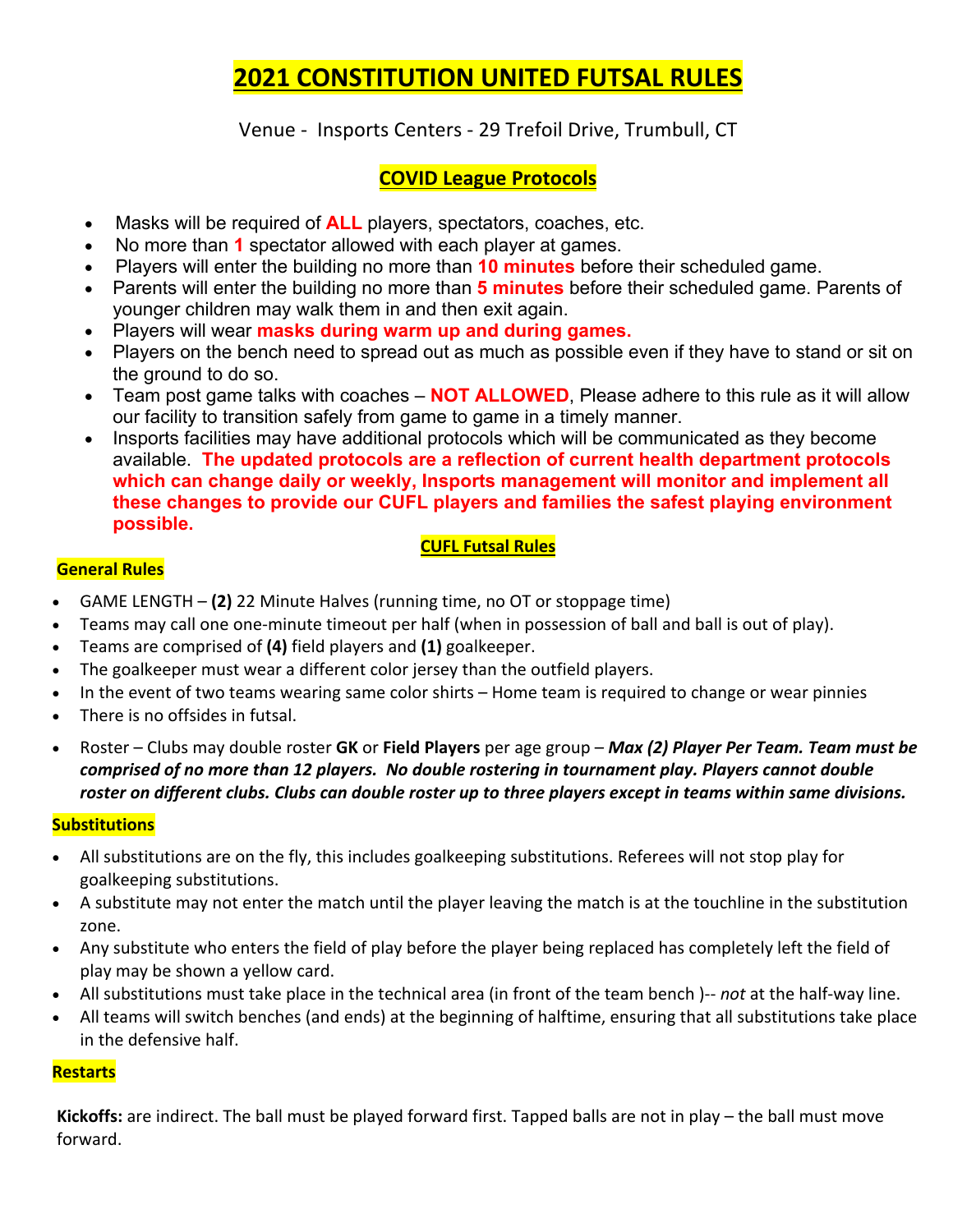**Kickins:** are indirect. The ball must be placed on or no more than 10 inches behind the line and the kick must be taken within 4 seconds. The kicker's non-kicking foot must be out of bounds or on the line. (A kickin that goes directly in the opposing goal is a goal clearance for the opposing team. A kickin that goes directly in the defensive goal is a corner kick of the opposing team.)

**Goal Clearances:** are taken when the ball wholly crosses the goal line after being touched last by the attacking team. The goalkeeper must use his hands to roll, bounce or throw the ball from anywhere inside the penalty area to outside the penalty area.

**Corner Kicks:** Direct. The ball must be placed directly on the corner spot and kick must be taken within 4 seconds.

**Free Kicks:** may be indirect or direct. The ball must be stopped completely before the kick may be taken.

**Penalty Kicks:** are taken from the penalty spot and must be shot at goal by a clearly identified kicker. Defenders may not be nearer to the ball than 16 feet and must be behind an imaginary line running from touchline to touchline even with the penalty spot.

**Distance:** For all of the above, except goal clearances, opponents may not be closer to ball than **16 feet (4.5yds)**

**Ceiling:** If the ball hits the ceiling or other object, the team that did not touch the ball last restarts play with a kickin from the nearest point on the touchline.

#### **Fouls and Misconduct**

**Indirect Free Kicks:** When a player plays in a dangerous manner, impedes an opponent (without playing the ball), slides, prevents the goalkeeper from releasing the ball with her hands or commits any offence for which play is stopped to caution or eject a player.

**Direct Free Kicks:** When a player kicks or attempts to kick an opponent, **slide tackles** an opponent or slides with an opponent near (automatic yellow card/caution), jumps at an opponent, charges at an opponent, strikes or attempts to strike an opponent, pushes an opponent, holds an opponent, spits at an opponent or handles the ball deliberately.

**Sliding Tackles – Sliding tackles or Sliding to prevent ball from going out of bounds or keep ball in play is not allowed in CUFL LEAGUE, while we understand that some leagues allow sliding, we feel that player safety comes first and we don't want to jeopardize players falling on even good tackles, as the surface is too hard. A slide tackle will count as a foul vs sliding to keep ball in play will be called but won't count as foul.** 

**Yellow Card / Caution:** The offending player is shown a yellow card. If a player earns two yellow cards in a match, he is shown a red card.

**Red Card / Ejection:** The offending team plays down for two minutes unless scored upon before the two-minute penalty expires. The offending player serves a minimum one-match suspension.

**Accumulated Fouls / AFPK:** All penal fouls are recorded on the scoresheet and on the scoreboard. If red fouls blue a sixth time in one half, for that sixth penal foul and all subsequent penal fouls in that half, blue is awarded an accumulated fouls penalty kick. If the foul occurs farther from the attacking goal than the second penalty spot, the AFPK is taken from the second penalty spot. If the foul occurs nearer to the attacking goal than the second penalty spot (but outside the penalty area, of course), the attacking team may choose whether to take the AFPK